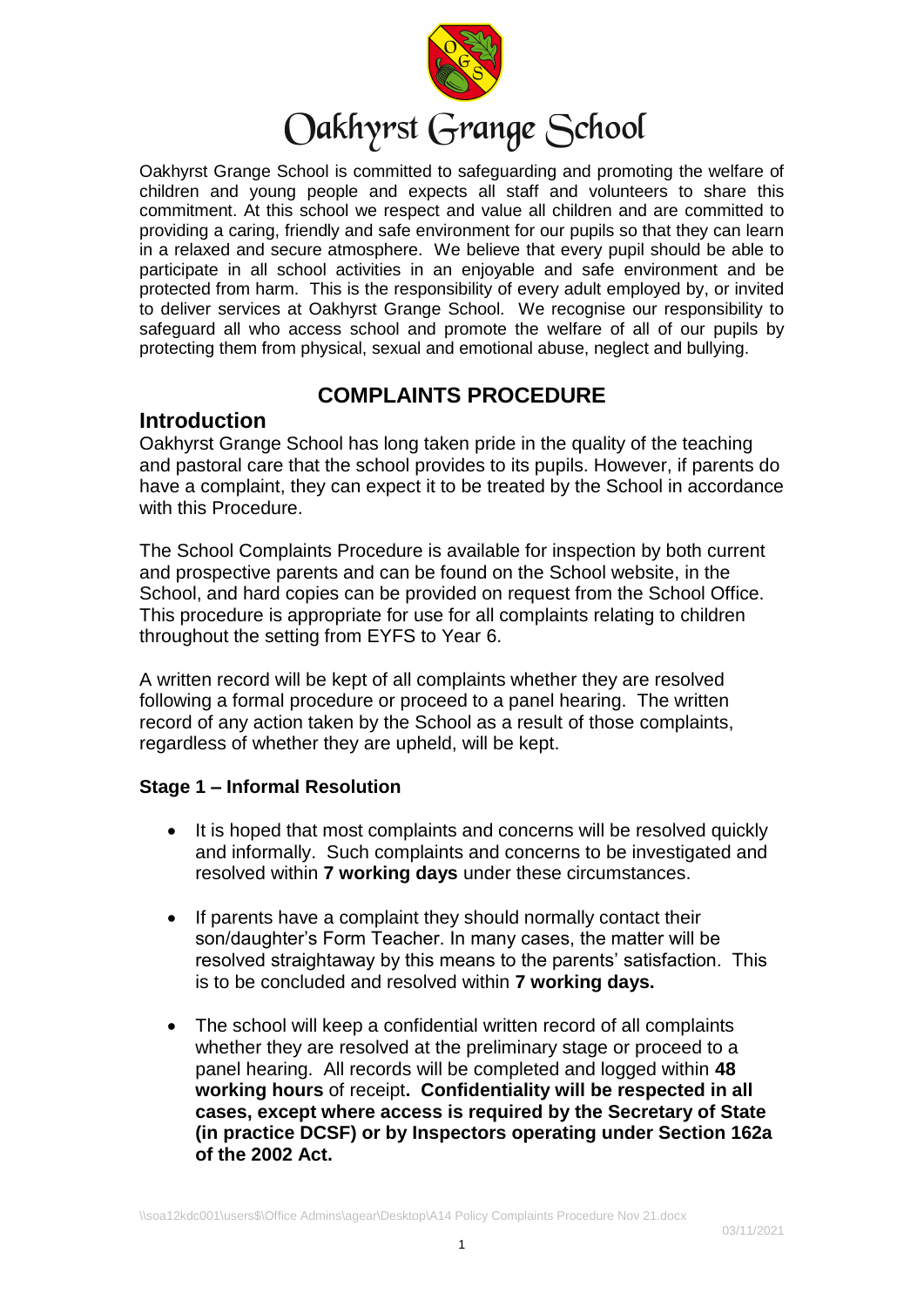- If the Form teacher cannot resolve the matter alone, it may be necessary for him/her to consult the Deputy Head Teacher in the absence of the Head Teacher. After the initial 7 working days the Form teacher should take no more than **48 hours** to have this consultation.
- The Form Teacher or if necessary the Head Teacher will make a written record of all concerns and complaints and the date on which they were received. **Should the matter not be resolved within 7 working days, or in the event that the teacher and the parent fail to reach a satisfactory resolution then parents will be advised to proceed with their complaint in accordance with stage 2 of this Procedure.**

#### **Stage 2 – Formal Resolution**

- If the complaint cannot be resolved on an informal basis, then the parents should put their complaint in writing to the Head Teacher. The Head Teacher will decide, after considering the complaint, the appropriate course of action to take. This decision will be made within **2 working days** of receipt of a written complaint.
- In most cases the Head Teacher will meet or speak to the parents concerned, within **2 working days** of receiving the complaint, to discuss the matter. If possible, a resolution will be reached at this stage.
- It may be necessary for the Head Teacher to carry out further investigations.
- The Head Teacher will keep written records of all meetings and interviews held in relation to the complaint in a Complaints Log Book along with electronic records. Such records will be kept confidentially, except in cases where information is requested by the Secretary of State.
- Once the Head Teacher is satisfied that, so far as is practicable, all of the relevant facts have been established, a decision will be made and parents will be informed of this decision in writing (**within 5 working days** of the Head Teacher receiving the complaint). The Head Teacher will also give reasons for his decision.
- Should the matter not be resolved within **7 working days**, then parents will be advised to proceed to stage **3** of this Procedure.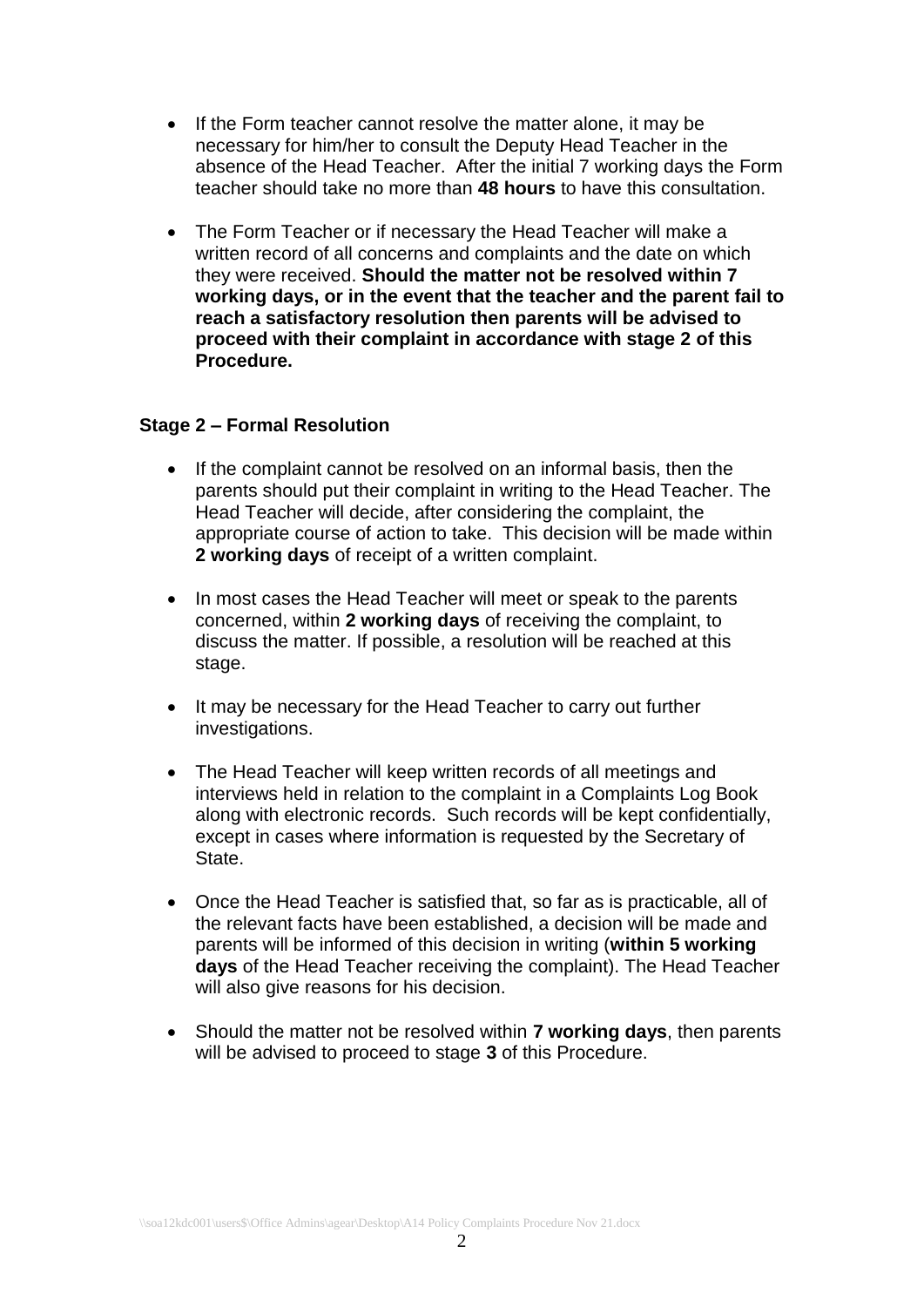#### **Stage 3 – Panel Hearing**

- If parents seek to invoke Stage 3 (following a failure to reach an earlier resolution), they will be referred to a Board Member, who has been appointed by the Governors to call hearings of the Complaints Panel.
- The matter will then be referred to the Complaints Panel for consideration. The Panel will consist of at least three persons not directly involved in the matters detailed in the complaint, one of whom shall be independent of the management and running of the school.
- Each of the Panel members shall be appointed by the Chairman of Governors. The Board Member, on behalf of the Panel, will then acknowledge the complaint and schedule a hearing to take place as soon as practicable and within **10 working days**.
- If the Panel deems it necessary, it may require that further particulars of the complaint or any related matter be supplied in advance of the hearing. Copies of such particulars shall be supplied to all parties not later than **3 days** prior to the hearing.
- The parents may be accompanied to the hearing by one other person. This may be a relative, teacher or friend. Legal representation will not normally be appropriate.
- If possible, the Panel will resolve the parents' complaint immediately without the need for further investigation.
- Where further investigation is required, the Panel will decide how it should be carried out. After due consideration of all facts they consider relevant, the Panel will reach a decision and may make recommendations, which it shall complete within **10 working days** of the Hearing. The Panel will write to the parents informing them of its decision and the reasons for it. [The decision of the Panel will be final.] The Panel's findings and, if any, recommendations will be sent in writing to the parents, the Head Teacher, the Governors and, where relevant, the person complained of, within the same **10 working day** period.
- Parents can be assured that all concerns and complaints will be treated seriously and confidentially. **Confidentiality will be respected in all cases, except where access is required by the Secretary of State (in practice DCSF) or by Inspectors operating under Section 162a of the 2002 Act.**
- Where appropriate the School will inform Ofsted and ISI of all formal complaints and provide them with the relevant documentation within **3 working days** of receiving such a complaint. The Ofsted and ISI will be updated at each stage of the progress of the Complaint Procedure